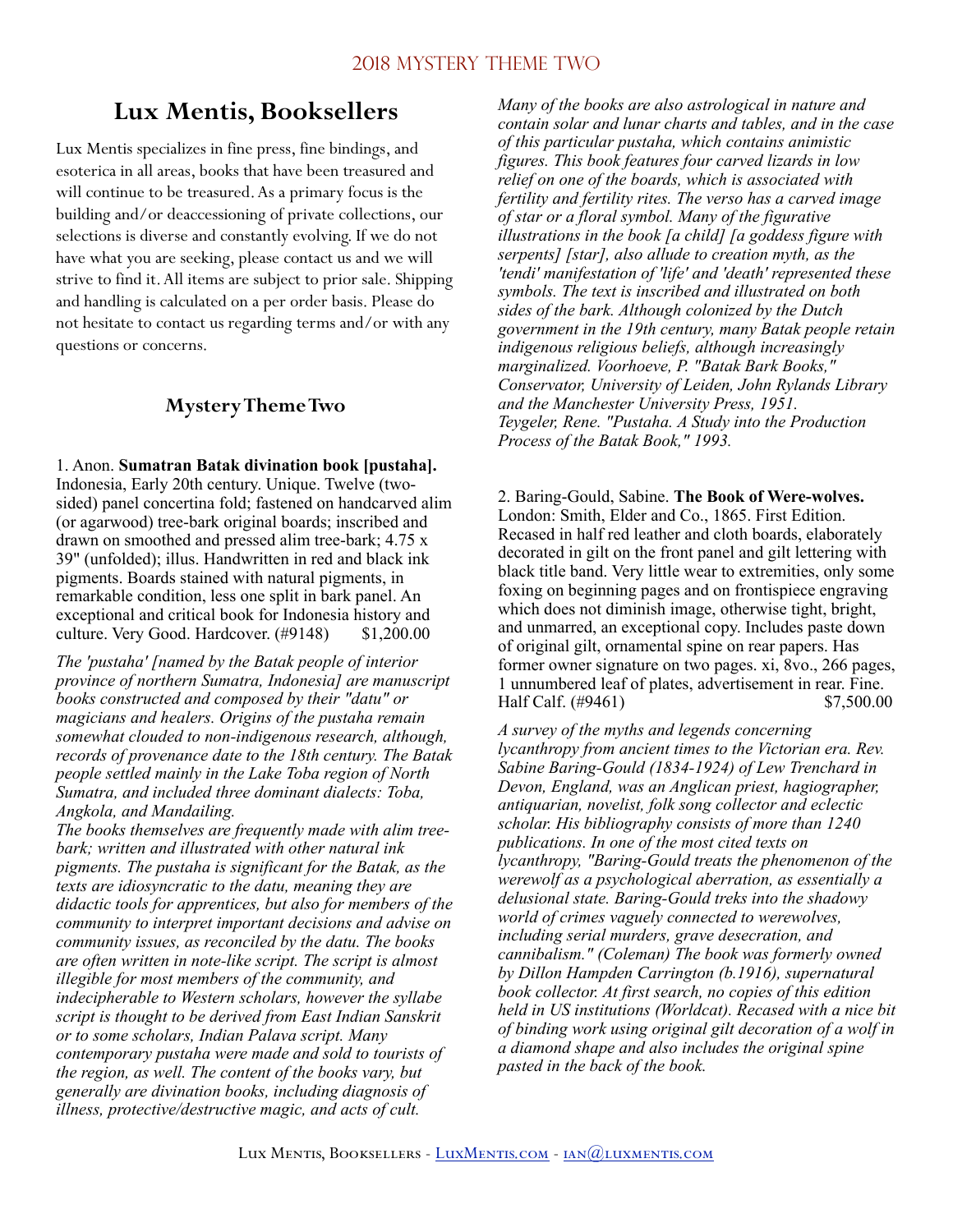3. Baskin, Leonard. **Demons, Imps, and Fiends.**  Northampton, MA: Gehenna Press, 1976. Limited Edition. Tight, bright, and unmarred. Marbled paper boards, black leather spine label, gilt lettering. 4to. np. Illus. (b/w plates). Fine. No DJ, as Issued.. Hardcover.  $(\#6735)$  \$450.00

*"450 copies of this book were printed on various interesting papers during the autumn of 1976. The pressman was Harold McGrath." Bound by Gray Parrot.* 

4. Baskin, Leonard. **Imps, Demons, Hobgoblins, Witches, Fairies and Elves.** New York: Pantheon, 1984. First Edition. Tight, bright, and unmarred. DJ bright and clean. Quarterbound, cream cloth spine, black paper boards, red ink lettering, in blind decorative element, red endpages. 8vo. np [46pp]. Illus. (color plates). Large dated inscription by Baskin taking more than half the ffep. Fine in Fine Dustjacket. Hardcover. (#7687) \$150.00

5. Blake, William; [Blake Trust]. **Images for Blairs Grave.** London: William Blake Trust, 2009. Limited Edition. Tight, bright, and unmarred. Black cloth, red leather, matching slipcase, gilt lettering. Small fo. Illus. (color plates). Fine in Fine Slipcase and Fine Portfolio. Hardcover. (#6633) \$7,500.00

*"Bound in gilt-lettered quarter deep scarlet calf over black moiré silk covered boards, deep scarlet leather label blocked in gilt to the centre of the upper board; 96pp., illustrated throughout with colour and b/w reproductions of Blake's drawings and watercolours. Contents: Morton D. Paley, William Blake and Robert Blair's 'The Grave'. Martin Butlin, The History of Blake's Illustrations to 'The Grave' and The Newly Discovered Water-colours. Blake's twenty watercolour designs, with a Catalogue and illustrated Commentaries by Martin Butlin. Robert Blair's The Grave, from Cromek's edition 1808. Schiavonetti's engravings of twelve of Blake's designs, from the 1808 edition. Blake's rejected engraving of 'Death's Door'. Printed throughout in black and white and colour on 200 gsm archival, acid-free paper. With A portfolio (35x28x2.8 cm) bound in maroon calf, with tongue-and-strap closure blocked in gold, flap blindembossed with double rule border, lined in red; all in close replication of the portfolio made sometime after 1822 to contain: 19 (of 20) watercolour inventions by Blake in illustration of Blair's The Grave, mounted on thick beige paper within ruled and tinted borders and trimmed to 33.3x26.7 cm; here reproduced in facsimile. One of 36 copies of the Portfolio, Plates and Book in cloth-covered double slipcase, numbered I-XXXVI."* 

6. Burman, Jack. **The Dead [Special Edition].** Toronto, Canada: The Magenta Foundation, 2010. Limited Edition. Tight, bright, and unmarred. Archival wooden box, stained grey, magnetic closures. Quarterbound, brown

cloth spine, beige cloth boards, paper onlay, laid in sleeve with a numbered, signed original print. 4to [7.25x10.25]. 128pp. Illus (color plates). Boxed edition. Fine in Fine Archival Box. Hardcover. (#7302) \$950.00

*Foreword by Martha Hanna. "Canadian photographer Jack Burman has created a hypnotic collection of stilllifes of long-departed but painstakingly preserved people, specimens and skeletons—dehumanized but very human; flawed but very beautiful. Exquisitely captured, Burman's post-mortem documentation addresses not only death, but the lives that came before. "The photographs are shocking in their intimacy. With clear respect in their representation, Jack Burman works excruciatingly close to their humanity, and to their death." Taken from the foreword by Martha Hanna, Director of the Canadian Museum of Contemporary Photography."* 

7. Burton, Captain Sir Richard; Burton, Isabel [editor]. **Vikram and the Vampire or Tales of Hindu Devilry.**  London: Longmans, Green, and Co., 1870. First Edition, Second Issue. Light shelf/edge wear, minor rubbing, thin strip of discoloration at front edge of front board, light wear at head and tail, tips gently bumped, tiny pinhole at front board, bookshop seal at ffep, minor toning at textblock edges, hinges starting, but holding well, else tight, bright, and unmarred. Red cloth boards, black in decorative elements, gilt lettering, brown endpages, frontispiece. 8vo. xxiv, 319pp [+ ip ]. Illus. (b/w plates). Very Good. Hardcover. (#9538) \$450.00

*Frontispiece and 15 b/w full page plates, plus various illustrations in text. According to Penzer's bibliography, this copy is a first edition in the second issue binding. Wonderful collection of ancient Indian tales, said to have been recounted by a "baital" (mischevious spirit or vampire) to the King Vikram of the title. They were collected and published by famed explorer and author, Sir Richard F. Burton. Overall, a very presentable copy of a book that is increasingly uncommon in any condition.* 

8. Cooksey, Gabrielle. **The Book of Penumbra.** Tacoma, WA: [Artist Book], 2016. Limited Edition. Tight, bright, and unmarred. Black paper boards, grey lettering; hinged wooden box, inlaid metal coffin in lid, ribbon lift. 8vo. np [19pp]. Illus. (b/w with gilt plates). Numbered limited edition of 23. Fine in Fine Box. Hardcover.  $\textcircled{49157}$  \$1,000.00

#### *A book of small stories of death gods from around the world.*

"Death has always fascinated me because it happens to all of us yet no one talks about it. I wanted to see what other cultures personified death as through myths and legends. The gods in this book are very hushed and for some, even if you speak the name, you'll be cursed. I wanted this book to be shadows, to be played in the light. I chose a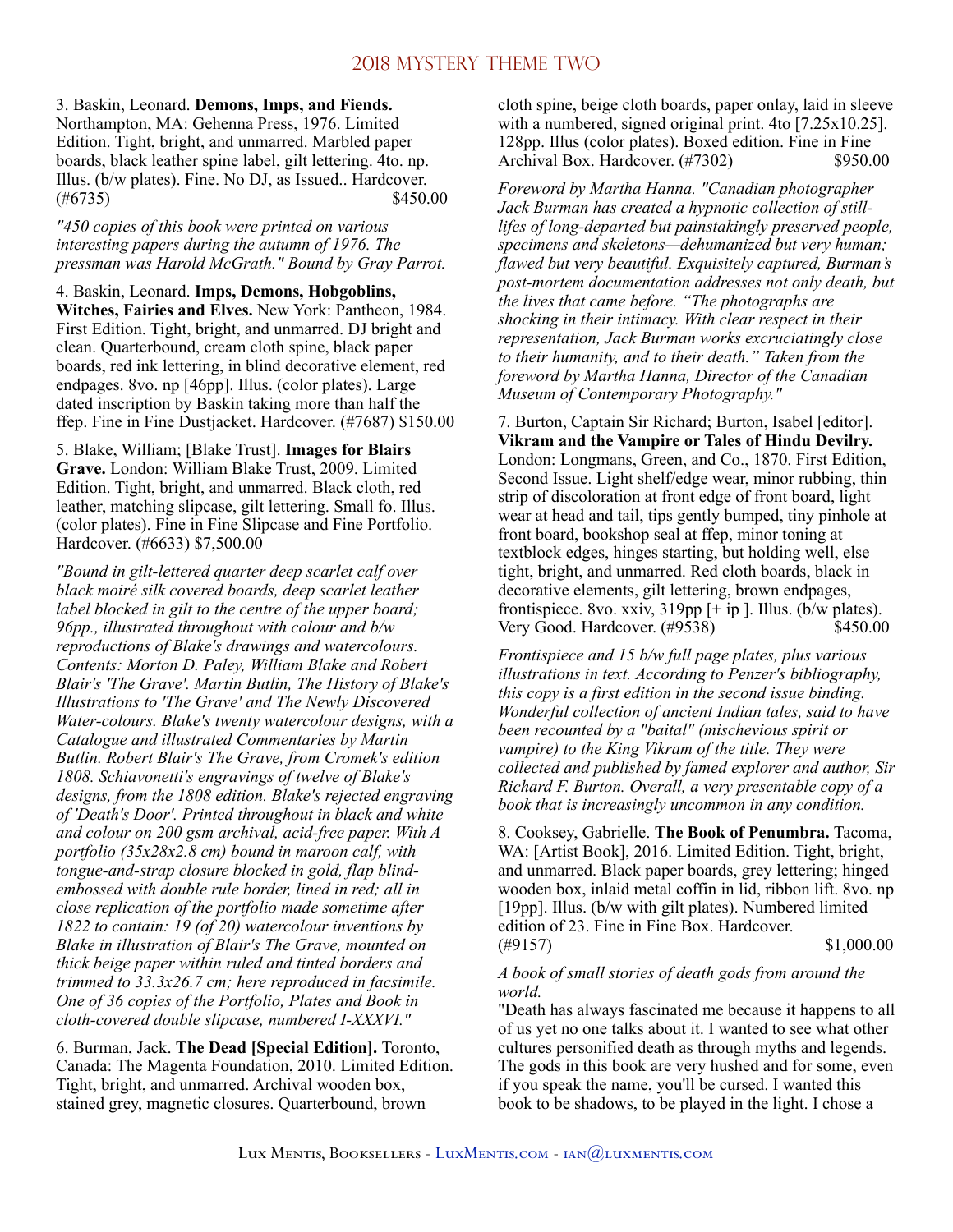delicate paper so one could see through to the page behind it. The text is in all sorts of shapes because I wanted each story to represent the god being told about. For instance, Sedna is in the shape of drowning, Anubis is his eye, Mac is a pit with someone at the bottom. The borders are all plants, roots, and things found on the earth. Some represent death like the poppy, and the yew tree." [artist statement]

"These stories are told using pen and ink, then tidied up in Illustrator. Photopolymer plates were combined with handset Packard, then letterpress printed and hand colored." [colophon]

Thai Mulberry Black and Tenju-jo Japanese Kozo. Photopolymer plates from sketches; handset metal type. Signed and numbered by the artist.

9. Cummins, Maureen; Nicole Cooley [author]. **Salem Lessons.** High Falls, New York: Maureen Cummins, 2010. Limited Edition. Concertina, or "theatre in the round' multi-folded artist book, printed on Johannot paper, with end pages made from Belgique, a handmade sheet. Text was printed offset with titling in letterpress; accompanying images were silkscreen printed. Bound into vintage writing slates, housed in a black linen box with stamped symbols. 45 pp., 7x8". Edition of 30, this being copy . Signed by artist and author. Fine in Fine Archival Box. Hardcover. (#9247) \$2,500.00

*"Salem Lessons" was printed and produced by Maureen Cummins in the Winter and Spring of 2010, with typographic assistance from Kathy McMillan. The project is a collaboration between Cummins and the poet Nicole Cooley, based on research done at the American Antiquarian Society. The cycle of poems was created by Cooley specifically for this book; the accompanying images are from a penmanship book kept by a Salem, MA boy, Josiah Peele, during the years 1808 and 1809. The project traces the psychic reverberations of the Salem witch trials upon succeeding generations. It address--as all examinations of the trials do--our own modern time and situation. There are thirteen poems altogether, representing both the accusers and the accused, survivors and the condemned, but focusing on the trials and the treatment of women. -- from the colophon and website.* 

10. Ehrenreich, Barbara; Deidre English. **Witches, Midwives, and Nurses: A History of Women Healers.**  [Oyster Bay, NY]: Glass Mountain Pamphlets [Feminist Press], [1972]. First Edition. Tight, bright, and unmarred. Scarce staple-bound in original wrappers, very good condition with light discoloration to front and back wrappers, minimal foxing/wear. 45 pages + illustrations. Printed by Red Ink, NY. Very Good+. Original Wraps.  $(\#9633)$  \$50.00 *First published by the [Feminist Press in 1972], it is an essential pamphlet about the corruption of the medical establishment and its historic roots in witch hunters. Reprinted and reissued in several imprints over the last 40 years.* 

11. Farrar, Janet and Stewart. **A Witches Bible. A Witches Bible Volume I: The Sabbats, and Rites for Birth, Marriage and Death. A Witches Bible Volume II: The Rituals. Principles, Rituals and Beliefs of Modern Witchcraft.** New York: Magickal Childe Publishing, 1984. First Edition Thus. Covers a little rubbed at edges, pages a bit browned, a few light bumps to corners otherwise a clean set. Two volumes in slipcase. Vol. I: 192pp + xvi, black and white photo insert at center. Vol II: 350pp + vxivpp black and white photo insert at center. Black and white line illustrations. First American edition. Very Good+. Softcover in slipcase.  $(\#9666)$  \$350.00

*Janet Farrar (b. 1950) was initiated into Alexandrian witchcraft by the tradition's founders, Alex and Maxine Sanders in the early 1970s. She met Stewart Farrar (1916 – 2000) in the group, and the two went on to marry and co-author a number of books on witchcraft and modern neo-paganism. This is the "first edition thus" - in two volumes - of the work, published by Herman Slater of Magickal Childe in 1984. The set reproduces the text of two books which were originally published separately under different titles by Robert Hale in the UK: the first volume as "Eight Sabbats for Witches" and the second as "The Witches' Way."* 

12. Finlay, Virgil. **Bookplate for Oswald Train [Image of witch riding a book with a broom].** c.1950. Near fine, unmounted with pencil inscription (5/19/52) in the lower right margin. Scarce, in books, hard to find loose and unmounted. Approximately 2x3" Very Good+.  $(*9693)$  \$75.00

*British born Oswald Train (1915-1988) became involved in the nascent Philadelphia Science Fiction Society in 1935, also attending the first (highly informal) Convention in 1936. A significant Small-Press publisher, he was the main figure behind Prime Press. In 1968 he founded Oswald Train: Publisher, which specialized in detective fiction.* 

*Virgil Finlay (July 23, 1914 – January 18, 1971) was an American pulp fantasy, science fiction and horror illustrator. He has been called "part of the pulp magazine history ... one of the foremost contributors of original and imaginative art work for the most memorable science fiction and fantasy publications of our time." While he worked in a range of media, from gouache to oils, Finlay specialized in, and became famous for, detailed pen-andink drawings accomplished with abundant stippling,*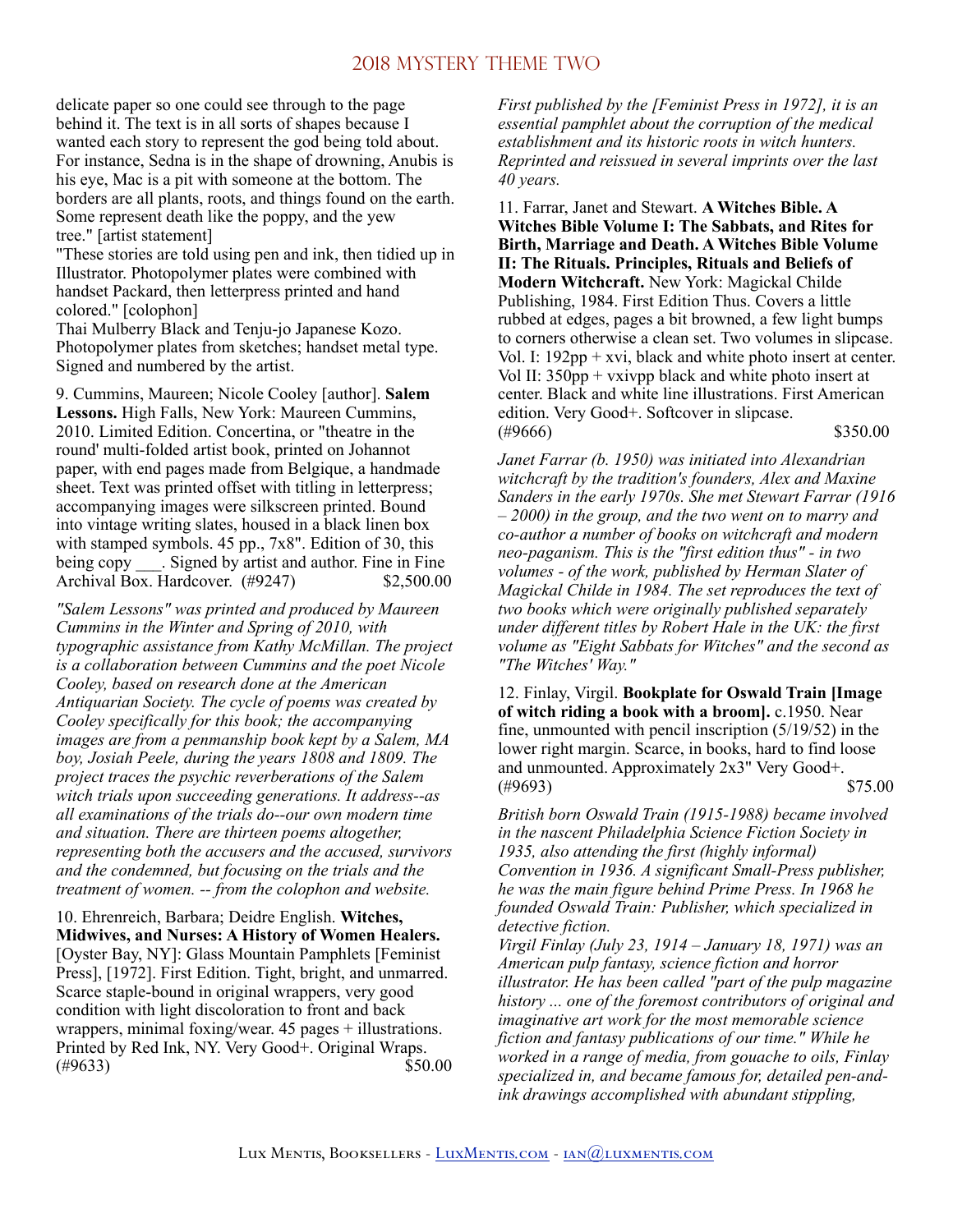*cross-hatching, and scratchboard techniques. Despite the very labor-intensive and time-consuming nature of his specialty, Finlay created more than 2600 works of graphic art in his 35-year career. [Biographical snippets quoted from SF-encyclopedia].* 

13. Gelfand, Michael; Hannan, Rev. Father M. [foreword]; Barlow, V.N. [illus]. **The African Witch: With Particular Reference to Witchcraft Beliefs and Practice among the Shona of Rhodesia.** Edinburgh, Scotland: E. & S. Livingstone Limited, 1967. First Edition. Tight, bright, and unmarred. Minimal wear on extremities, previous owner's names on endpaper. (Dust jacket foxed slightly and some edge wear, small tear at top, not price clipped). Overall, a lovely copy in dust jacket. Bound in black cloth with gilt titling to spine. Large 8vo.  $xvi + 227$  pages. Black and white illustrations, includes frontispiece, appendices, and index. Near Fine in Very Good DJ. Hardcover. (#9534) \$175.00

*'A distillation of half a lifetime's observation by a practicing physician, and includes sections on the witch doctor in practice, the food, dietary habits, hygiene, important ceremonies and children of Shona people.'* 

14. Godwin, William. **Lives of the Necromancers: Or, An Account of the Most Eminent Persons in Successive Ages, Who Have Claimed for Themselves, or To Whom had been Imputed by Others, the Exercise of Magical Power.** London: Chatto and Windus, 1876. First Edition. Rebound in red pebbled quarter calf, decorative floral gilt design to spine with raised bands, modern marbled boards, marbled end papers, tight, bright and unmarred, slight bumped corners, yet text is crisp and clean, an exceptional copy. 16mo, x, 282 pages, includes decorative printer's mark and armorial bookplate of Francis Brooks. Very Good+. Quarter calf.  $(*9460)$  \$2,400.00

*William Godwin (1756-1836) was the famous radical journalist and author, husband of the feminist Mary Wollstonecraft, father-in-law of Percy Bysshe Shelley, and father of the author of "Frankenstein," Mary Wollstonecraft Shelley. Lives of the Necromancers was the final book written by Godwin and summarizes paranormal legends from western and middle eastern history. Although Scott's "Letters on Demonology and Witchcraft (1830) had prepared the public, Godwin's work was not widely reviewed. A long article, probably by David Brewster, in the "Edinburgh Review" lamented Godwin's failure to furnish 'any clue through the intellectual labyrinth of Necromancy' ... When it appeared in America a year later the master of the occult Edgar Allan Poe, however, took the opportunity in the "Southern Literary Messenger" to say that Godwin's name meant excellence and that his style was finished and graceful.* 

*The work was sufficiently in demand to be republished in New York... and in London in 1876." (Marshall). A definitive history of witchcraft and supernatural beliefs respectively, although critical of the Church's proceedings on the treatment of people prosecuted for witchcraft and a rationalist view of necromancy. Extremely scarce small format edition.* 

15. Gray, Stephen. **Written on the Death of the Late Thomas Gray, Esq.:** Original Holographic Eulogic Poem. 1774. Laid paper mounted on early 19th century wove paper, light creases, wrinkling, minor toning, small stain, some minor chipping at edges of broadside, else clean. 9.25"x14.75". Very Good. Broadside.  $(*6009)$  \$450.00

*26 lines, 3 stanzas with refrain. Hand-drawn decorative boarder, certain elements in red ink, majority in black. A fine example of funeral oration at the time of the Revolution. Thomas Gray is probably best known for his popular 'Elegy in a Country Church Yard'. Stephen Gray is believed to be he who discovered electrical induction (and that static charges built on the surface of materials and inside them).* 

16. Greer, John Michael. **The Weird of Hali: Innsmouth.** Oregon: Arcane Wisdom Press, 2016. Limited Edition. Tight, bright, and unmarred. Custom bound in green faux alligator laminate cloth boards with gold foil inlay embossed Lovecraft image, smythe sewn, and signed, hand-numbered by author with hand-printed ink stamp image of H.P. Lovecraft. Colored endpapers with image of Old Ones and include high gloss print insert of Lovecraft inspired artwork. 9.5x6.25". 276pp. Limited edition of 500 copies. Fine. No DJ, as Issued. Hardcover. (#9096) \$75.00

*Cover art by Caniglia and book design by Larry Roberts. "Like every other grad student at Miskatonic University, Owen Merrill knows about the Great Old Ones, the nightmare beings out of ancient legend that H.P. Lovecraft unearthed from archaic texts and turned into icons of modern fantasy fiction. Then a chance discovery —a lost letter written by Lovecraft to fellow Weird Tales author Robert Blake—offers a glimpse into the frightful reality behind the legends, and sends Owen on a desperate quest for answers that shatters his familiar world forever.*

*As he flees across the witch-haunted Massachusetts landscape toward the mysterious seaside town of Innsmouth, Owen finds himself caught up in a secret war between the servants of the Great Old Ones and their ancient enemies, a war in which yesterday's friend may be tomorrow's foe and nothing is as it seems. The history of the world is not what he has been taught—and the tentacles reaching out for him from the shadows of a*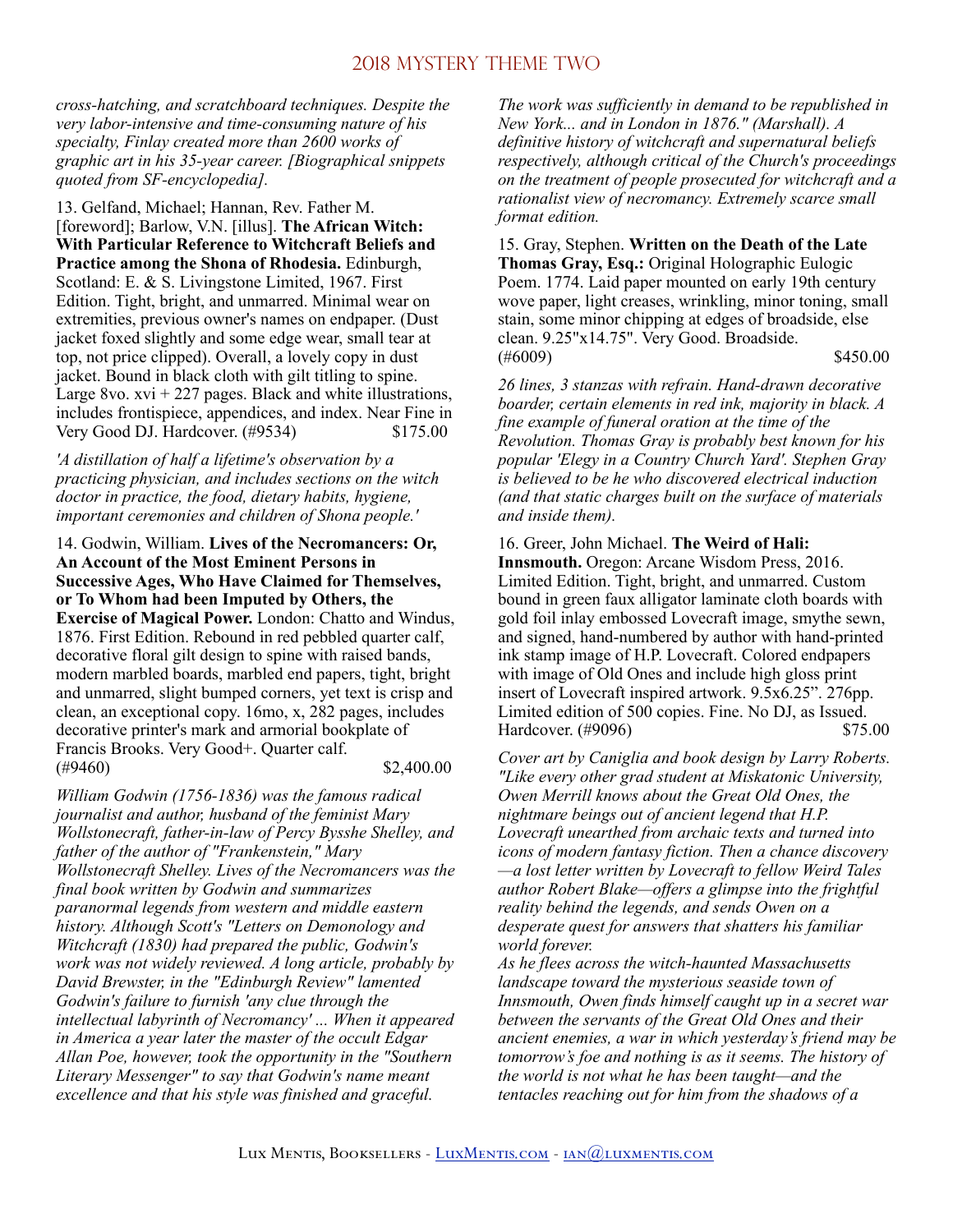*forbidden past may hold not only his one chance of escape from the terrifying forces closing around him, but the last hope of life on Earth..."(publisher's note)* 

17. Jiji Shen; Clemens-Tobias Lange [and Anna Bujatti; Fabian Sander; Christian Zwang, et al]. **Die Geschichte des Fräulein Ren.** Hamburg: CTL-Presse, 1992. Limited Edition. Bright and unmarred. Textured paper wraps, ebony spine, printed in black and red; clipcase. Small 8vo. 101pp. Illus. (b/w plates). Silk wraps (red and grey silk replicating pebbled paper). Numbered limited edition, this being 42 of 100 [plus 15 deluxe]. Signed by the artist. Fine in Fine Slipcase. Silk Wraps. (#9570) \$1,200.00 *'* 

*The story of Miss Ren'. A Chinese fox ghost story from the Tang period illustrated with pictures of Clemens-Tobias Lange. Chinese-German parallel text, in block book binding. Design and hand typesetting, printing of the text (in red and black) and images from the original disks on Japanese Kashu and Ganpi paper by Clemens-Tobias Lange. Translated from the artist to the Italian edition of Anna Bujatti, and the Chinese versions.*

*"The cult of the fox spirits is one of the earliest popular religious phenomena in China. An important reason for the spread of the cult Fox popularly probably lies in the fact that these were a popular motif of the literature, the "history of the Miss Ren" is considered the showpiece of the Chinese fox ghost stories." Voted one of the "50 Most Beautiful German Books of the Year".* 

18. Karlsson, Thomas; Eriksson, Tommie [trans]. **Qabalah, Qliphoth and Goetic Magic.** Jacksonville, OR: Ajna, 2007. First Edition Thus. Tight, bright, and unmarred; DJ shows minimal shelf/edge wear, else bright and clean. Halfbound, black cloth spine, dark burgundy paper boards, red ink lettering, in blind decorative elements. 8vo. 238pp. Illus. (b/w plates). Bibliography. Appendix. Fine in Near Fine DJ. Hardcover. (#9424) \$425.00

*Includes detailed listing of the Demons of the Goetia with accompanying sigils. First English language edition of this noted work. "Qabalah, Qliphoth and Goetic Magic is a unique practical introduction to magic. The main thread of the book is the exploration of the Qliphoth and the dark mysteries which have for so long been a repressed part of western esotericism. Instead of ignoring and denying the dark side, the author reveals, step by step, how man can get to know his Shadow and, through this, reach a deeper knowledge of the Self. By exploring and not by repressing the Shadow it can be transformed from a destructive force into a creative power. The book deals with the problem of evil, the symbolism behind the fall of Lucifer and man's creation process according to Qabalistic philosophy. The theories that are presented in this book are also linked to practice. Several examples of rituals, meditations,* 

*magical exercises and occult correspondences can be found within. Qabalah, Qliphoth and Goetic Magic contains more than one hundred demonic sigils and pieces of art that were created specifically for this book. A unique collection of all the sigils from the classic grimoires Lemegeton: The Lesser Key of Solomon and the infamous Grimorium Verum are also included. Thomas Karlsson has studied and practiced the occult sciences for more than fifteen years and is the founder of the esoteric order Dragon Rouge." [publisher's statement]* 

19. Kenyon, Theda; illustrations by [William Siegel]. **Witches Still Live: A Study of the Black Art To-day.**  London: Rider & Co., 1931. First UK edition. Tight and bright. Hint of rubbing to extremities, a few faint pale marks to buckram, and a slight ripple to buckram due to moisture. Page edges slightly foxed, pencil notations and annotations scattered through text. Overall, an outwardly visibly lovely copy. No dust jacket, presumably as issued? Original blind ruled black cloth with gilt titling to spine, bibliography and index. Octavo. 285 pages. Illustrations throughout. Very Good+. Hardcover.  $(*9535)$  \$225.00

*Theda Kenyon, born on September 19, 1894, in New York, enjoyed a long life as a writer and lecturer. Although she*  was the daug*hter of an Episcopal priest and theologian, she is best known today for authoring a book on witches. And though her first name is an anagram for "death," she lived for over a century. An underrated, but surprisingly comprehensive and well-researched account. Early witchcraft work authored by a women, which topically is scarce.* 

20. Kilburn, Benjamin West [photographer]. **[Spirit Photography] "Heaven's Blessing on the Twain" stereograph photograph.** Littleton, NH: B.H. Kilburn, 1897. Single sepia toned photographic prints mounted on one card designed and cut to fit stereo viewer windows. In excellent condition with a mark on the left photography. Printed with copyright statement of B.W. (Benjamin West) Kilburn. In a James M. Davis mount. Part of the "Marriage series," this set depicts a man and a woman asleep in bed with a spectral outline of an angel overlooking them. Very Good+. (#9732) \$50.00

*Alongside the carte-de-visite craze, another fad developed in the late 1850s and 1860s: the stereograph. Two nearly identical views were made from slightly different positions or by two side-by-side lenses of a single camera; glued to a single mount and viewed in a stereoscope to simulate binocular vision, the two images combine in the mind to create a startling illusion of threedimensionality.* 

*Spirit photography is a type of photography whose primary attempt is to capture images of ghosts and other*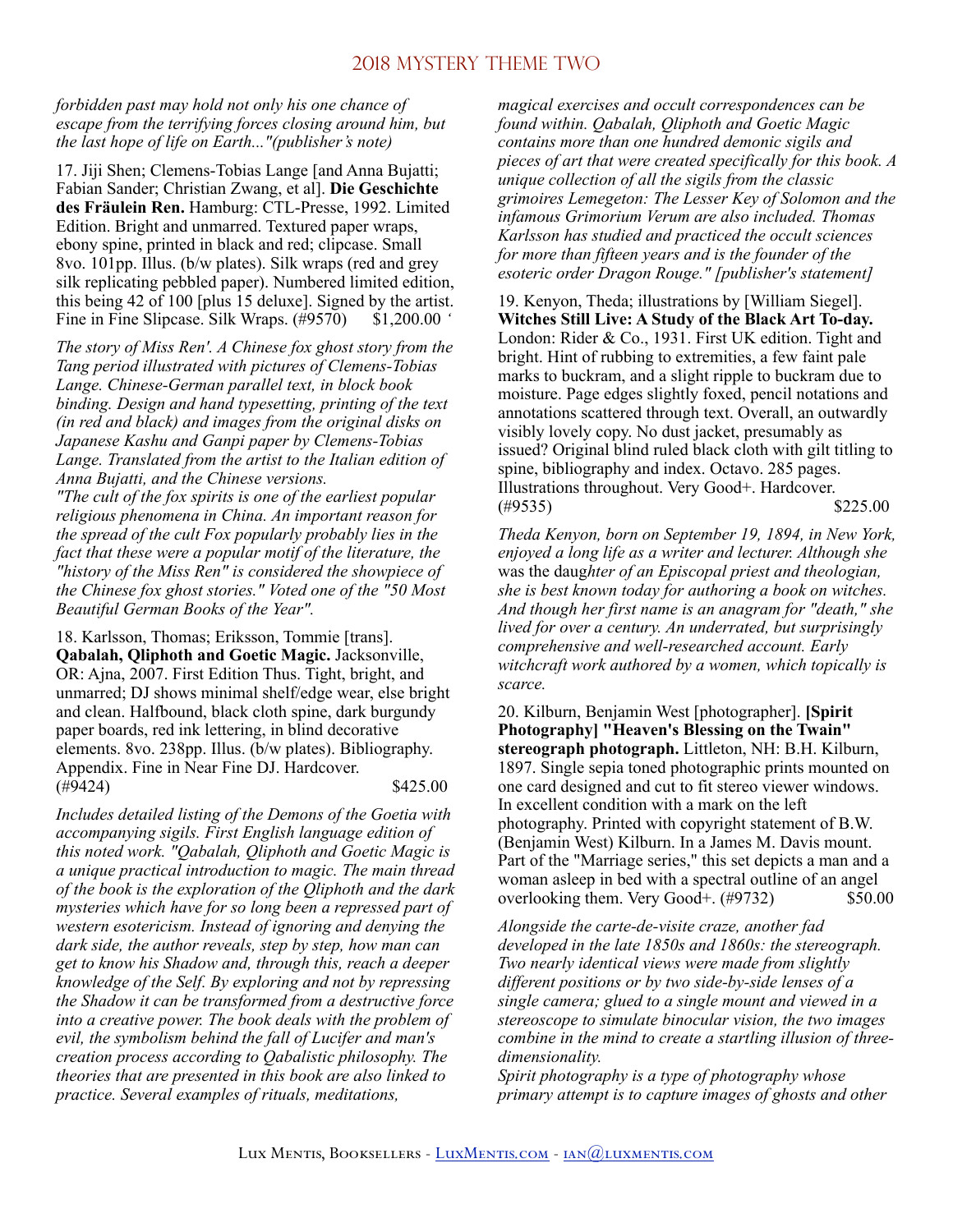*spiritual entities, especially in ghost hunting and has a strong history dating back to the late 19th century. First used by William H. Mumler in the 1860s, after discovering the technique by accident. He saw a second person in a photograph he took of himself, which he found was actually a double exposure. The mid-19th century saw a market for this type of photography by taking people's pictures and doctoring the negatives to add lost loved ones into them (mostly using other photographs as basis or staging scenes). Benjamin West Kilburn took sole control of Kilburn Bros. (est 1865) in 1877 as photographer and publisher, his merchandising techniques made the company a major force in stereo(view) photographs, ceasing publication in 1909.--OCLC Authorities. Ben Kilburn is remembered as both a visual storyteller and historian of immigration and tourism and as the world's most provocative manufacturer of stereoview photographs.* 

21. Levi, Eliphas; translated (from the French) by R.J. Lemert. **The Great Secret: Or Occultism Unveiled [Bound Typescript].** [Great Falls, Montana]: [R.J. Lemert; unknown publisher], [1925-1935]. Unique. Tight, bright and unmarred. Light rubbing to cloth boards, otherwise in very good condition. Bound in dark blue pebbled cloth with gilt titling to front board, dark brown end papers. Bound typescript, appears to be a top copy carbon or mimeograph, with the text on the rectos of the pages only. Annotated with corrections. Octavo. 242 unnumbered leaves. Very Good+. Hardcover. (#9533) \$950.00

*Rare bound typescript manuscript of French occultist and author Eliphas Levi (1810-1875) of "The Great Secret, or Occultism Unveiled." A note bound in at the front indicates that the typescript was copied from the text as published in the journal "The Montana Mason", a Masonic journal that was published in Great Falls, Montana, in the 1920s. The introduction describes the book as "one of the most interesting and deeply philosophical" of Levi's works. The work remained unpublished in manuscript for nearly a quarter of a century after Levi's death, until a French edition with the title "Le Grand arcane ou l'Occultisme devoile" finally appeared in 1898. It remained unpublished in English until R. J. Lemert, editor of "The Montana Mason," prepared a translation "for the instruction of a few friends, and the latter, regarding it as highly valuable to the student, insisted on its publication" in the journal, and it was then published in parts in the February 1925 and subsequent issues. Curiously no other publication of the work was then undertaken until the Thorsons / Samuel Weiser edition appeared some 50 years later (1975). Unfortunately it is not known who made this typescript, but it was presumably someone who thought the text* 

*significant enough that they wanted it in a durable form (and perhaps only had access to borrowed copies of "The Montana Mason", which was scarcely a widely distributed journal). It is similarly without date, but appears to be from the 1930s. The text itself is described in a more recent edition as "Eliphas Levi's final and most important treatise on the occult sciences, in which he examines, magnetism, evil, astral emanations, divination, and creative omnipotence. This bound typescript is obviously unique and significantly predates the first English language publication of the work in book form." Could possibly be another typescript annotated for publication, yet was never seen. Scarce.* 

22. Lipschutz, Yael; with contribution by William Breeze and Susan Pile. **Cameron: Songs for the Witch Woman.**  Los Angeles, CA: Cameron Parsons Foundation, Santa Monica/MCA, Los Angeles, 2015. First Edition. Unmarred and bright copy, slight crease upper/lower spine cloth. Bound in blue cloth with imprinted title and paste-on color illustration on cover. 79 pages with color frontispiece, color plates throughout. Near Fine. Hardcover. (#9302) \$200.00

*This limited edition catalogue was published in conjunction with the exhibition "Cameron: Songs for the Witch Woman," organized by Yael Lipschutz, and presented at MOCA, Pacific Design Center, Los Angeles, California, October 11, 2014-January 11, 2015. Documents the first survey of Marjorie Cameron's art work in an American institution. The body work was created in "response to a book of poetry that Jack Parsons (her husband) had begun writing before they met - reflects the mystical manner in which she started to view herself." Cameron was inspired by O.T.O, astronomer and occultist John Dee, abstract surrealism evolving around myth and mysticism. Gorgeous copy for those interested in the parallel of art and occult intersection.* 

23. Muggleton, Lodowick. **A True Interpretation of the Witch of Endor Spoken of in the First Book of Samuel, xxviii. chap. beginning at the 11th verse.**  London: [Printed by R. Brown; Lodowick Muggleton], 1831. Fourth Edition. Tight, bright, and unmarked. Uncut and untrimmed pages (folded signatures), hand sewn into plain blue paper wrappers. Paper wrappers a little darkened and rubbed at extremities, otherwise clean. Signatures: B-E8, F4. 8vo. 72 pages. An 1831 reprint of a pamphlet that was first printed in 1724. Very Good+ in Wraps. Original Wraps. (#9537) \$225.00

*"A True Interpretation of the Witch of Endor spoken of in The First Book of Samuel, xxviii. chap. beginning at the 11th verse shewing 1. How she and all other witches do beget or produce that Familiar Spirit they deal with, and what a Familiar Spirit is.........2. It is clearly made to*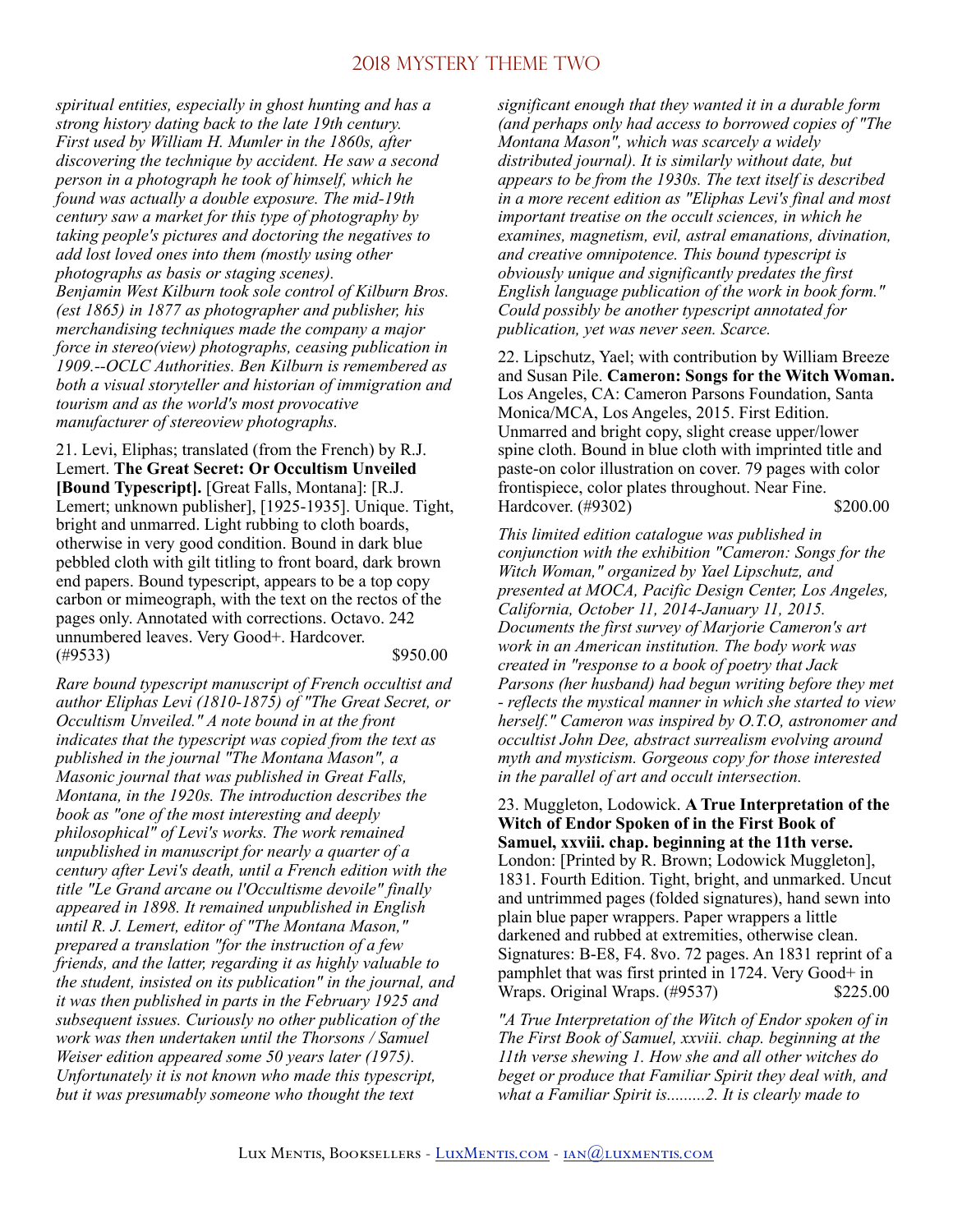*appear in this Treatise, that no Spirit can be raised without its body.......3. An interpretation of all those Scriptures, that doth seem as if Spirits might go out of Men's bodies when they die, and subsist in some or other without bodies......... Lastly several other things needful for the mind of man to know .."* 

*"An unusual tract by Lodowick Muggleton (1609 - 1698), the English tailor who became a Puritan religious leader and anti-Trinitarian heretic whose religious movement became known as Muggletonianism. Muggleton took virulent exception to the Quakers, was hailed by his followers as a prophet, and was twice convicted of blasphemy. His religious beliefs were at least unorthodox: he is said, for example, to have thought that God had a human body. In this booklet he detailed his thoughts on witches, spirits and various matters." This particular edition is speculated to be a printer's "unsophisticated" copy in paper wrappers before being sent to binder. One of the more prolific stories of witchcraft lore, The Witch of Endor (also known as the Medium of Endor) was a woman, as reported in Samuel I of the Old Testament of the Bible, chapter 28, verses 3 - 25, who possessed a talisman through which she called up the ghost of the recently deceased prophet Samuel, at the demand of King Saul of Israel for battle purposes. The story of the Witch of Endor has excited the creative imagination through the ages and inspired further embellishment of her practices. Few holdings and unusual.* 

24. Pazig, Christianus; Edmund Goldsmid [editor]. **A Treatyse of Magic Incantations; translated from the Latin of Christianus Pazig (circa 1700)** Bibliotheca Curiosa [series]. Edinburgh: Privately Printed, 1886. First English Language Edition. Housed in weathered original French vellum wraps with a few chips to exposed spine, due to aged wraps, otherwise tight, bright and unmarred, and untrimmed text block, an exceptional copy. Small 8vo, 54 pages, with decorative ornamentation. Limited to 275 small-paper copies (75 large-paper copies also printed). Printed by E. & G. Goldsmid. Near Fine in Wraps. Original Wraps. (#9414) \$225.00

*A quite scarce iteration from Latin of a series of discussions on magical phrases, words, and incantations. Quotes from the Bible and various other texts including, Bodin's "Demonomania" and the "Archidoxes of Magic" of Paracelsus.* 

*The Bibliotheca Curiosa was infamous for republishing texts and speeches of independent scholars and the Order of the Odd Fellows lectures on magical practices. The small editions of these texts are somewhat more desirable, than the larger format versions.* 

25. Sibly, Ebenezer. **A New and Complete Illustration of the Occult Sciences : Or the Art of Foretelling Future Events and Contingencies, By the Aspects, and** 

**Influences, of the Heavenly Bodies Founded on Natural Philosophy, Scripture, Reason, and the Mathematics. In Four Parts.** Part I. An Enquiry into, and Defense of, Astrology...Part II. Examples for acquiring a Practical Knowledge of Astrology...Part III. Meteorological Astrology defined and explained...Part IV. The Distinction between Astrology and the Diabolical Practice of Exorcism... London: Printed for the author; sold by C. Stalker, c.1790-1792. Revised edition. Tight, bright, and unmarred. Rebound in quarter calf over marbled boards, 1 volume  $(x; 1126$  pages + index) in fine condition. Fresh endpapers, the text and plates are clean, with mild foxing and trimmed edges, a few pages with basic repairs, small tears, otherwise an excellent text block specimen. Large quartos in four 'parts' bound in one volume, 29 unnumbered leaves of plates, each part with individual title pages. Numerous tables, diagrams, and illustrations in text. Text is complete and collated with all plates present. Fine. Quarter calf. (#9548) \$7,500.00

*Ebenezer Sibly (1751 – c. 1799) was an English physician, astrologer and writer on the occult. He studied amongst other things, medicine, alchemy, and history of witchcraft.* 

*Sibly's 'New And Complete Illustration of the Occult Sciences' is an exceptional work, without a doubt one of the key works on astrology and magic of the period, and one of the earliest significant astrological studies of the American revolution. To say that Sibly was just an occultist and astrologer would be dismissive. The assessments, predictions, and observances are quite scholarly and scientific. He referenced major figures of history including Agrippa, Aristotle, Newton, Paracelsus, Swedenborg, and Culpeper. This set is more scarce than the compiled sets of the 19th century and is complete.* 

*[Collation discussion] Opinions differ, but it seems that the first 'volume' of Sibly's New and Complete Illustration of the Occult Sciences was first published in 1784, with the subsequent volumes printed over the next few years. The volumes went through a number of printings, but as mixed sets were often issued and the individual parts were themselves often 'mixed' (that is made up using sheets from a number of different printings) identification of them is difficult, such as the case with these volumes. The numbering and arrangement of the plates for example is quite erratic.* 

*One reasoning for the aggregation is as follows, these volumes were bound later, however, they were published and issued by Sibly before his death. These states (imprints) are quite rare. The majority of the volumes are issued and compiled posthumously (after 1800). Under variant titles, Sibly discusses details of magical procedure, and an account of the spirit world derived from Reginald Scot, in the 1665 edition of Discoverie of*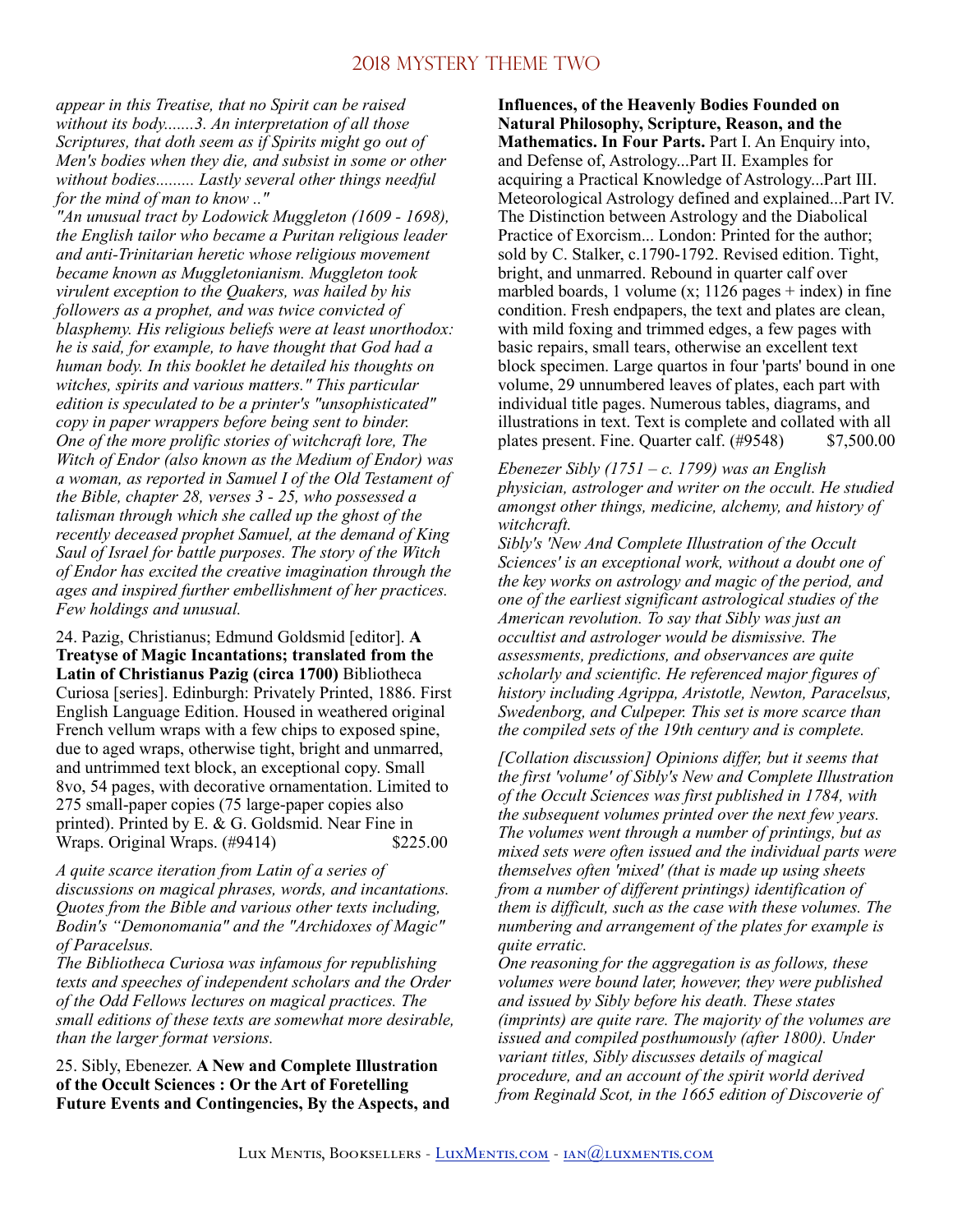*Witchcraft and recollects an encounter with "higher life forms" in Part IV (1122-1123). A strange, wonderful, and comprehension occult tome, and should be regarded as one of the most important occult texts on scientific and medical astrology of the 18th century.* 

*Issued as such: [Part 1, 1790], [Part 2, 1784], [Part 3, 1792], [Part 4, 1791]; includes a "Dedication to the Ancient and Honourable Fraternity of Free and Accepted Masons," "To the Young Student in Astrology," "Poetical Invocation to Urania," and "The Author's Preface to this New Edition."* 

*Includes the distinguished plates reproduced by magician A.E. Waite in the 19th century: "Signs, Characters, and Magical Knife" and Edward Kelly, a magician in the act of invoking the spirit of a deceased person." Also several pages are annotated with astrological symbols.* 

26. Slater, Herman [editor, creator]. **Magickal Childe occult store catalogs.** New York City: Herman Slater: Magickal Childe Publishing, 1979-1982. First Edition. Scarce newsprint collection printed on acidic newspaper quality paper, although torn and folded on edges, some of the order forms clipped, annotations from former owner, musty, else in good condition. Issues include: 1979-1982 [10 issues total], includes customer only catalog and 2 single leaf laid in book lists. Unfolded to tabloid size, illustrated throughout with clip art and photographs of products. Good. Original Wraps. (#9702) \$550.00

*Mail order catalogs from Magickal Childe occult store in New York City. The newsprint catalogs advertise predominantly occult books - including the titles published by Magickal Childe Publishing - as well as a large range of athames, tarot cards, tapes, jewelry, paraphernalia, etc. Also includes book reviews of every major and independent occult title published at the time wit recommendations, like the NYT Book Review for witches. Certain issues contain schedule of events held at Magickal Childe.* 

*"During the early 1970's at a time when the revival of traditional witchcraft in America was still in its infancy, Herman Slater was a Wiccan High Priest and proprietor of two well-known occult bookstores in New York, "The Warlock Shop" in Brooklyn Heights and later "The Magickal Childe" in Chelsea, Manhattan. Both shops became central hubs for information about the occult, and the latter a meeting place for many newly emerging traditions of contemporary Witchcraft. Slater was an outspoken and flamboyant man who attracted both critics and admirers. He was also an author, editor and publisher of a number of books and did much to advance the growth of contemporary Witchcraft particularly in the New York area ...."--George Knowles. "The Magickal Childe was ground zero for the occult explosion in New York City in the 1970s..." as said by a patron.* 

*A literal and immersive glimpse into popular magical products, publications, and mail order commerce in occult circles in the 1970s and 1980s. From the language of the advertisements, the ethics of the witchcraft displayed, embraced radical political views, as well. Cheaply printed, ephemeral publication, few of which are likely to have survived; extremely scarce publications in such condition.* 

27. Symonds, John. **The Great Beast: The Life of Aleister Crowley.** London: Rider & Co., 1951. First Edition - First Impression. Tight, bright, and unmarred. Overall a nice copy with slight foxing to endpapers and some lightly toned pages in fair dust jacket. (Dust jacket chipped to all edges and folds, though it is mainly complete and not price clipped). Bound in original blue cloth with gilt title and spine, frontispiece, bibliography and index. Large octavo. 316 pages. Illustrations, photographs. Very Good in Fair Dustjacket. Hardcover.  $(\#9539)$  \$350.00

*The first edition of Symond's biography of Crowley (the first of four); the book which introduced the children of the Fifties and Sixties to the Great Beast. Early printings like this include, as an appendix, Gerald Yorke's groundbreaking Bibliography of Crowley. (Symonds met Crowley a year before his death in 1947 and was named his literary executor. He was fascinated yet quite critical of his subject, leading Crowley's personal secretary Israel Regardie to label him "that most hostile biographer"). Includes contemporary Atlantis Bookshop sticker on front pastedown. Scarce with original publisher's dust jacket in decent condition.* 

28. Thacher, James. **An Essay on Demonology, Ghosts, and Apparitions, and Popular Superstitions. Also, an Account of the Witchcraft Delusion at Salem, in 1692.**  Boston, MA: Carter and Hendee, 1831. First Edition. Bound in early 19th century publisher's cloth, rebacked/ rehoused with similar cloth, preserving part of the original spine. Well-worn and dampstained covers, some foxing throughout, otherwise tight, bright, and unmarred, a solid text block with minimal marginalia. Has stamped of previous owner. Page 148-149 shows and includes a laid in clipping, browned pages. Copy shows pencil and penned marginalia with markings and dashes (pages 72, 131, 150). 8vo, iv, 234 pages, with 2 unnumbered pages of advertisement written by James Thacher. Very Good+. Cloth.  $(\#9457)$  \$475.00

*According to the advertisement: "The following pages were in substance composed to be read before the Plymouth Lyceum, in 1829. When it was understood that Rev. Charles W. Upham was about to favor the public with a work on the same subject... It is highly probable that we pursue the different tracks." However, Upham*